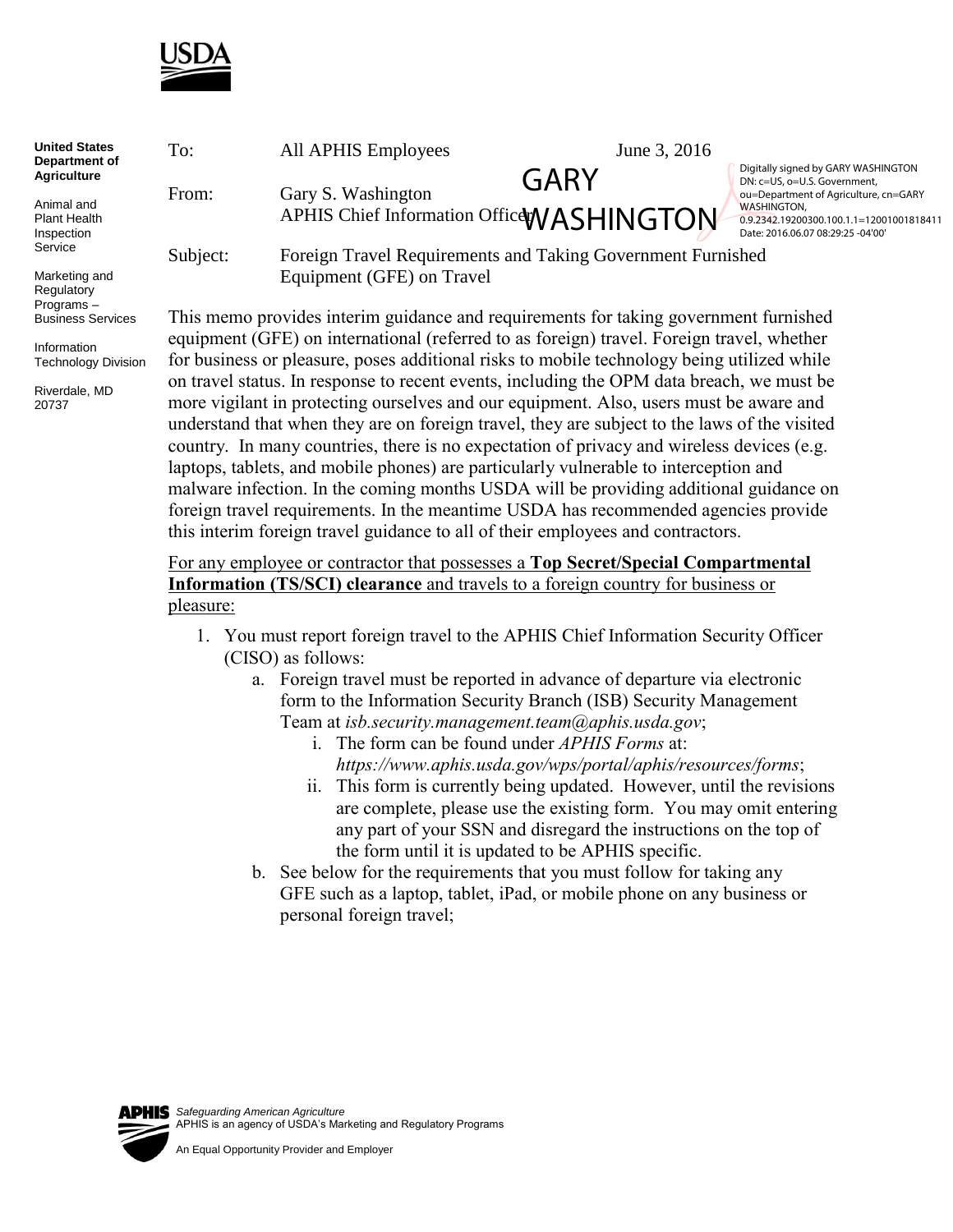- c. Foreign travel threat briefings are available from the USDA Office of Homeland Security (OHSEC) Personnel and Documents Security Division (PDSD) or the APHIS Emergency Management Safety and Security Division (EMSSD), Emergency Management and Homeland Security Branch;
	- i. if you select APHIS EMSSD, please contact Jim Orr at *james.e.orr@aphis.usda.gov* for additional information;
- d. For some destinations, threat briefings are required (for example: China, Russia, and other U.S. State Department watch-list countries).

For any employee or contractor that possesses a **Top Secret (TS), Secret (S), or Confidential (C), or you do not possess a clearance**, reporting official or personal foreign travel is voluntary, but encouraged. However, the requirements shown below for taking GFE on any foreign travel still applies. If you wish to report your foreign travel, follow the process delineated in 1(a) above. If you wish to receive a foreign travel safety and security briefing, please follow 1(c) above.

## **Requirements for taking GFE on travel:**

- 1. For **official foreign or domestic travel** the employee or contractor may take GFE if necessary; if any GFE is taken on foreign travel, see #3 below; domestic travel does not require additional precautions;
- 2. For **personal foreign or domestic travel**, no GFE such as a laptop, tablet, iPad, or mobile phone may be taken unless the employee's supervisor (or contractor's Contracting Officer's Representative (COR)) has approved such in writing and in advance. Prior to travel, the supervisor or COR must forward their approval via email along with the Foreign Travel Form described in 1(a) above (if the travel is to a foreign country) to the ISB Security Management Team at *isb.security.management.team@aphis.usda.gov*;
	- a. The traveler's phone number and/or computer machine name should be entered in the *Describe Travel* block of the Foreign Travel Form;
	- b. Exceptions include personnel whose job function (e.g. HPAI personnel, procurement or Public Affairs personnel) require they maintain their GFE at all times.
- 3. The ISB Security Management Team will coordinate with the APHIS Technical Assistance Center (ATAC) to ensure any equipment being taken out of the U.S. is properly configured and secured for foreign travel;
	- a. Mobile phones and iPads may be wiped and then reconfigured prior to and immediately upon return to work depending on the destination country;
	- b. Laptops and tablets will be checked for security posture and scanned prior to and immediately upon return to work;
	- c. Additional measures may be required for mobile phones and/or tablets and laptops when travelling to some countries (e.g. China, Russia, and other U.S. State Department watch-list countries).